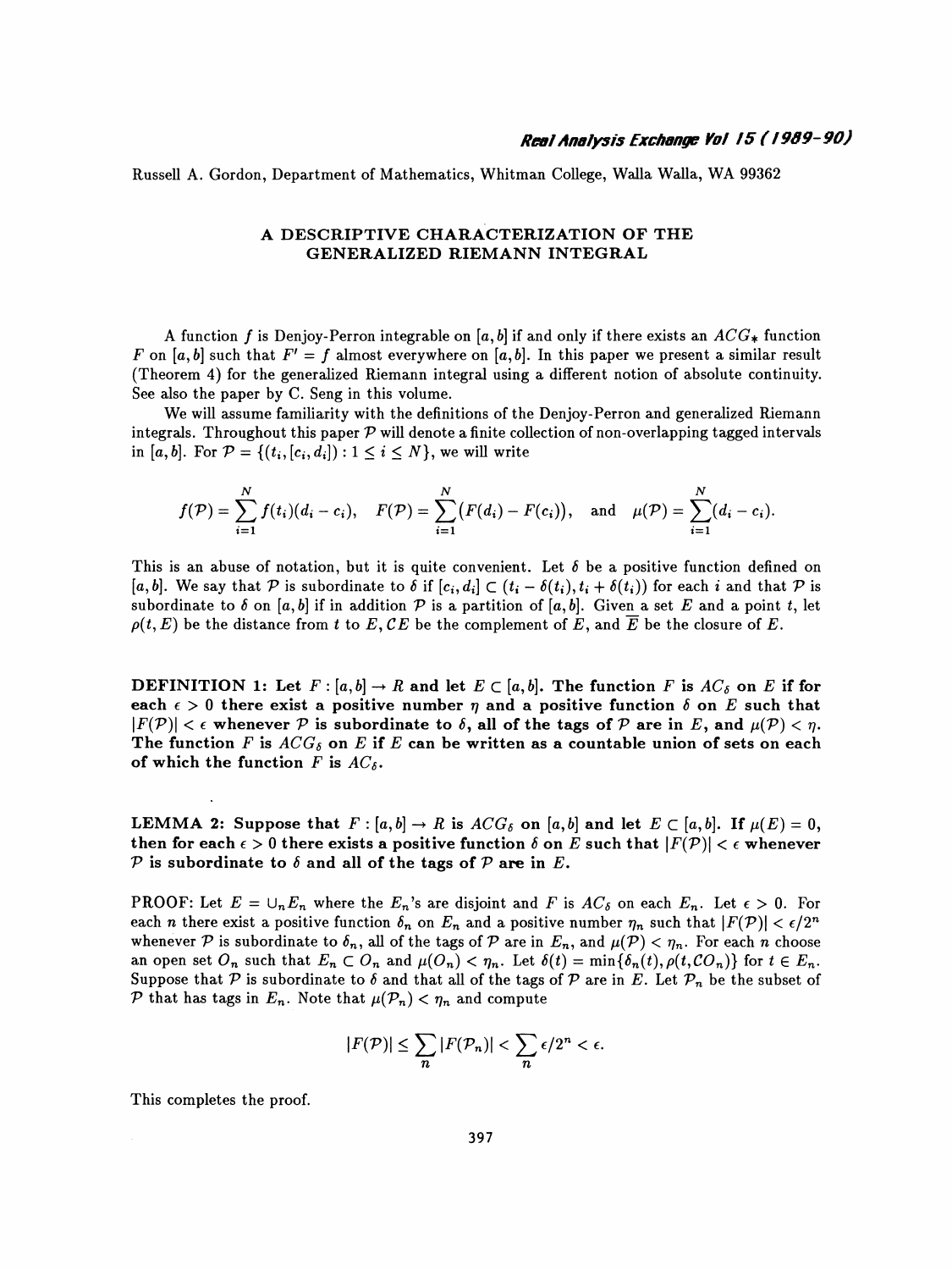LEMMA 3: Suppose that  $f : [a, b] \to R$  and let  $E \subset [a, b]$ . If  $\mu(E) = 0$ , then for each  $\epsilon > 0$ there exists a positive function  $\delta$  on E such that  $|f(\mathcal{P})| < \epsilon$  whenever  $\mathcal P$  is subordinate to  $\delta$  and all of the tags of  $\mathcal P$  are in  $E$ .

PROOF: For each positive integer n, let  $E_n = \{t \in E : n - 1 \leq |f(t)| < n\}$  and let  $\epsilon > 0$ . For each n choose an open set  $O_n$  such that  $E_n \subset O_n$  and  $\mu(O_n) < \epsilon/n2^n$ . Let  $\delta(t) = \rho(t, CO_n)$  for  $t \in E_n$ . Suppose that  $P$  is subordinate to  $\delta$  and that all of the tags of  $P$  are in E. Let  $P_n$  be the subset of  $\mathcal P$  that has tags in  $E_n$  and compute

$$
|f(\mathcal{P})| \le \sum_{n} |f(\mathcal{P}_n)| < \sum_{n} n\mu(O_n) < \sum_{n} \epsilon/2^n < \epsilon.
$$
 This completes the proof.

This completes the proof.<br>
THEOREM 4: A function  $f : [a, b] \to R$  is generalized Riemann integrable on  $[a, b]$  if<br>
and only if there exists an  $ACG_{\delta}$  function  $F$  on  $[a, b]$  such that  $F' = f$  almost everywhere<br>
on  $[a, b]$ . This completes the proof.<br>THEOREM 4: A function  $f : [a, b] \to R$  is generalized Riemann integrable on  $[a, b]$  if<br>and only if there exists an  $ACG_{\delta}$  function  $F$  on  $[a, b]$  such that  $F' = f$  almost everywhere<br>on  $[a, b]$ . on  $[a, b]$ .

PROOF: Suppose first that f is generalized Riemann integrable on [a, b] and let  $F(t) = \int_a^t f$ . Then (see [1] for instance)  $F' = f$  almost everywhere on [a, b]. For each positive integer n, let  $E_n = \{t \in [a, b] : n - 1 \leq |f(t)| < n\}.$  Fix n and let  $\epsilon > 0$ . Since f is generalized Riemann integrable on [a, b], there exists a positive function  $\delta$  on [a, b] such that  $|f(\mathcal{P}) - F(\mathcal{P})| < \epsilon$  whenever P is subordinate to  $\delta$  on [a, b]. Let  $\eta = \epsilon/n$ . Suppose that P is subordinate to  $\delta$ , all of the tags of P are in  $E_n$ , and  $\mu({\cal P}) < \eta$ . Then using Henstock's Lemma, we obtain

$$
|F(\mathcal{P})| \leq |F(\mathcal{P}) - f(\mathcal{P})| + |f(\mathcal{P})| < \epsilon + n\eta = 2\epsilon.
$$

Hence, the function F is  $AC_{\delta}$  on  $E_n$  and it follows that F is  $ACG_{\delta}$  on [a, b].

Now suppose that there exists an  $ACG_{\delta}$  function F on [a, b] such that  $F' = f$  almost everywhere on [a, b]. Let  $E = \{t \in [a, b] : F'(t) \neq f(t)\}$ . Let  $\epsilon > 0$ . For each  $t \in [a, b] - E$  choose  $\delta(t) > 0$  so that  $|F(s) - F(t) - f(t)(s - t)| < \epsilon |s - t|$  whenever  $|s - t| < \delta(t)$ . By the previous two lemmas, we can define  $\delta(t) > 0$  on E so that  $|f(\mathcal{P})| < \epsilon$  and  $|F(\mathcal{P})| < \epsilon$  whenever P is subordinate to  $\delta$  and all of the tags of  $P$  are in  $E$ . This defines a positive function  $\delta$  on  $[a, b]$ . Suppose that  $P$  is subordinate to  $\delta$  on [a, b]. Let  $\mathcal{P}_E$  be the subset of  $\mathcal P$  that has tags in E and let  $\mathcal{P}_d = \mathcal{P} - \mathcal{P}_E$ . We then have

$$
|f(\mathcal{P}) - F(\mathcal{P})| \le |f(\mathcal{P}_d) - F(\mathcal{P}_d)| + |f(\mathcal{P}_E)| + |F(\mathcal{P}_E)| < \epsilon (b - a) + \epsilon + \epsilon.
$$

Therefore, the function f is generalized Riemann integrable on [a, b] and  $\int_a^b f = F(b) - F(a)$ .

We conclude this paper by giving a proof that a function is  $ACG_{\delta}$  on [a, b] if and only if it is  $ACG_*$  on [a, b]. Let  $\omega(F,[c,d])$  denote the oscillation of F on [c, d].

THEOREM 5: If F is  $ACG_*$  on [a, b], then F is  $ACG_{\delta}$  on [a, b].

PROOF: It is sufficient to prove that F is  $AC_{\delta}$  on a closed set E if F is  $AC_{*}$  on E. Without loss of generality, we may assume that  $a,b \in E$ . Let  $[a,b] - E = \bigcup_k (a_k,b_k)$  and let  $\epsilon > 0$ . Since F is  $AC_*$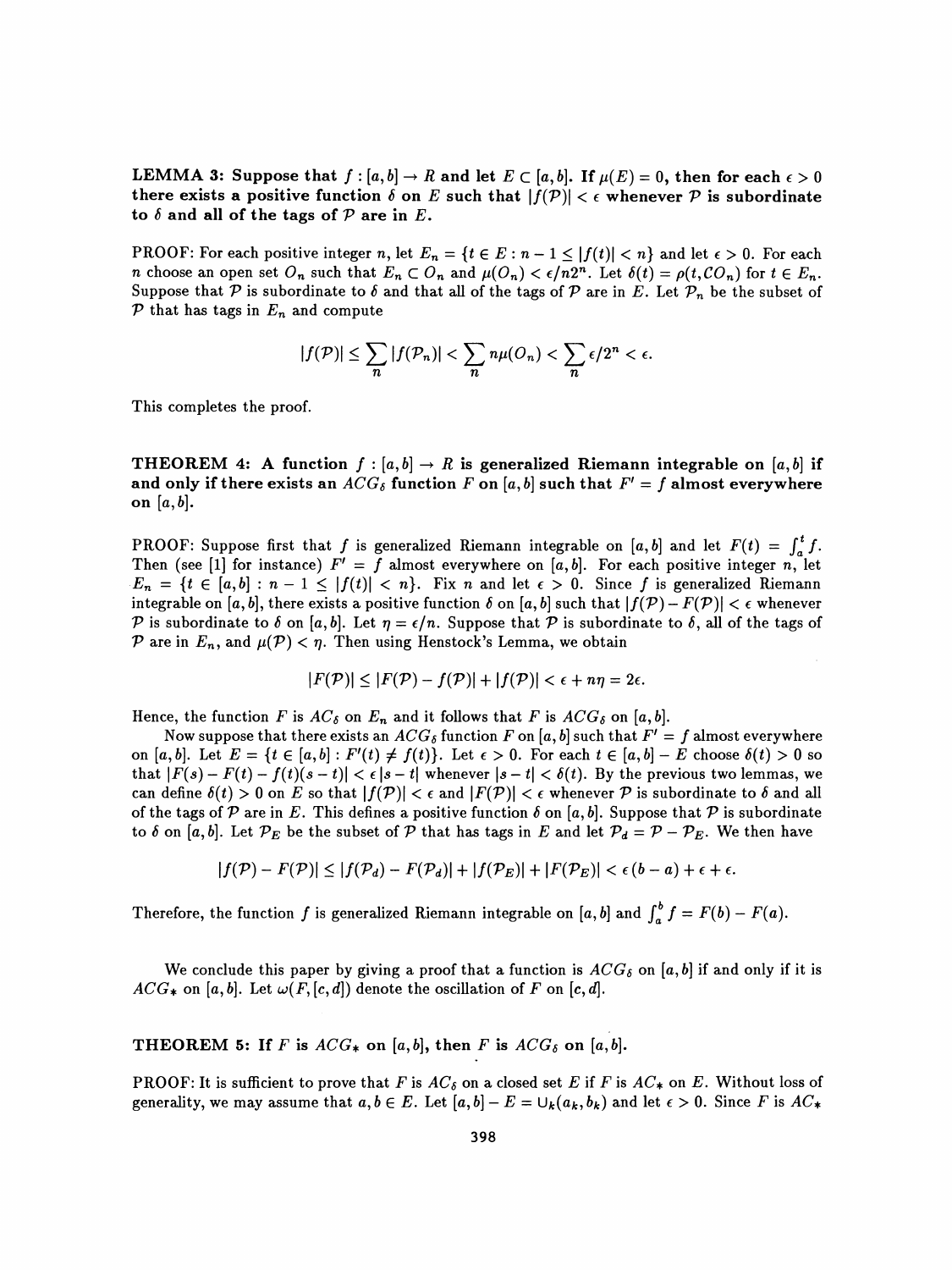on E, there exists a positive integer K such that  $\sum_{K}^{\infty} \omega(F, [a_k, b_k]) < \epsilon$ . Let  $A = \bigcup_{k=1}^{K-1} \{a_k, b_k\}.$ Since F is continuous, there exists a positive function  $\delta_1$  on A such that  $|F(\mathcal{P})| < \epsilon$  whenever P is subordinate to  $\delta_1$  and all of the tags of P are in A. Let

$$
\delta(t) = \begin{cases} \delta_1(t), & \text{if } t \in A; \\ \rho(t, A), & \text{if } t \in E - A; \end{cases}
$$

and choose  $\eta > 0$  so that  $\sum_i \omega(F_i[c_i, d_i]) < \epsilon$  whenever  $\{[c_i, d_i]\}$  is a finite collection of nonoverlapping intervals that have endpoints in E and satisfy  $\sum_i(d_i - c_i) < \eta$ . Suppose that P is subordinate to  $\delta$ , all of the tags of  $\mathcal P$  are in E, and  $\mu(\mathcal P) < \eta$ . We may assume that all of the tags are endpoints. Let  $\mathcal{P}_a$  be the subset of  $\mathcal P$  that has tags in A, let  $\mathcal{P}_0$  be the subset of  $\mathcal P - \mathcal{P}_a$  for which both endpoints belong to E, let  $\mathcal{P}_1$  be the subset of  $\mathcal{P} - \mathcal{P}_a$  for which the left endpoint does not belong to E, and let  $\mathcal{P}_2$  be the subset of  $\mathcal{P} - \mathcal{P}_a$  for which the right endpoint does not belong to E. Let  $\mathcal{P}_0 = \{(t_i, [c_i, d_i])\}$  and compute

to E. Let 
$$
\mathcal{P}_0 = \{(t_i, [c_i, d_i])\}
$$
 and compute  
\n
$$
|F(\mathcal{P}_0)| \le \sum_i |F(d_i) - F(c_i)| \le \sum_i \omega(F, [c_i, d_i]) < \epsilon.
$$
\nLet  $\mathcal{P}_1 = \{(s_j, [u_j, v_j])\}$ . For each  $j$  there exists a unique  $k_j \ge K$  such that  $a_{k_j} < u_j < b_{k_j}$ . Hence,

Let  $\mathcal{P}_1 = \{(s_j, [u_j, v_j])\}$ . For each j there exists a unique  $k_j \geq K$  such that  $a_{k_j} < u_j < b_{k_j}$ . Hence,

$$
P_0 = \{(t_i, [c_i, d_i])\} \text{ and compute}
$$
\n
$$
|F(\mathcal{P}_0)| \le \sum_i |F(d_i) - F(c_i)| \le \sum_i \omega(F, [c_i, d_i]) < \epsilon.
$$
\n
$$
(s_j, [u_j, v_j])\}.
$$
 For each  $j$  there exists a unique  $k_j \ge K$  such that  $a_{k_j} < u_j < b_{k_j}$ . Hence,\n
$$
|F(\mathcal{P}_1)| \le \sum_j |F(v_j) - F(u_j)| \le \sum_j |F(v_j) - F(b_{k_j})| + \sum_j |F(b_{k_j}) - F(u_j)|
$$
\n
$$
\le \sum_j \omega(F, [b_{k_j}, v_j]) + \sum_j \omega(F, [a_{k_j}, b_{k_j}])
$$
\n
$$
< \epsilon + \epsilon = 2\epsilon.
$$

Similarly  $|F(\mathcal{P}_2)| < 2\epsilon$ . We thus have

$$
|F(\mathcal{P})| \leq |F(\mathcal{P}_a)| + |F(\mathcal{P}_0)| + |F(\mathcal{P}_1)| + |F(\mathcal{P}_2)| < \epsilon + \epsilon + 2\epsilon + 2\epsilon = 6\epsilon.
$$

Hence, the function F is  $AC_{\delta}$  on E.

Recall that a function satisfies condition  $(N)$  if it maps sets of measure zero to sets of measure zero. It is well-known (see [2]) that a continuous  $BVG_*$  function is  $ACG_*$  if and only if it satisfies condition (N).

THEOREM 6: If F is  $ACG_{\delta}$  on [a, b], then F is  $ACG_{*}$  on [a, b].

PROOF: It is easy to verify that the function F is continuous on [a, b]. Let [a, b] =  $\cup_j B_j$  where F is  $AC_{\delta}$  on each  $B_i$ . It is sufficient to prove that F is  $BVG_*$  and satisfies condition (N) on each  $B_j$ . To this end, fix j and let  $E = B_j$ .

Since F is bounded on [a, b] and  $AC_{\delta}$  on E, there exist a positive number M and a positive function  $\delta$  on E such that  $\sum_i |F(d_i) - F(c_i)| < M$  whenever  $\mathcal{V} = \{(t_i,[c_i,a_i])\}$  is subordinate to  $\delta$ and all of its tags are in E. For each positive integer n, let  $E_n = \{t \in E : \delta(t) \geq 1/n\}$  and note that  $E = \bigcup_n E_n$ . Fix n and for each integer i, let  $E_n^i = E_n \cap [i/n, (i+1)/n)$ . Let  $\{[c_k, d_k]\}$  be a